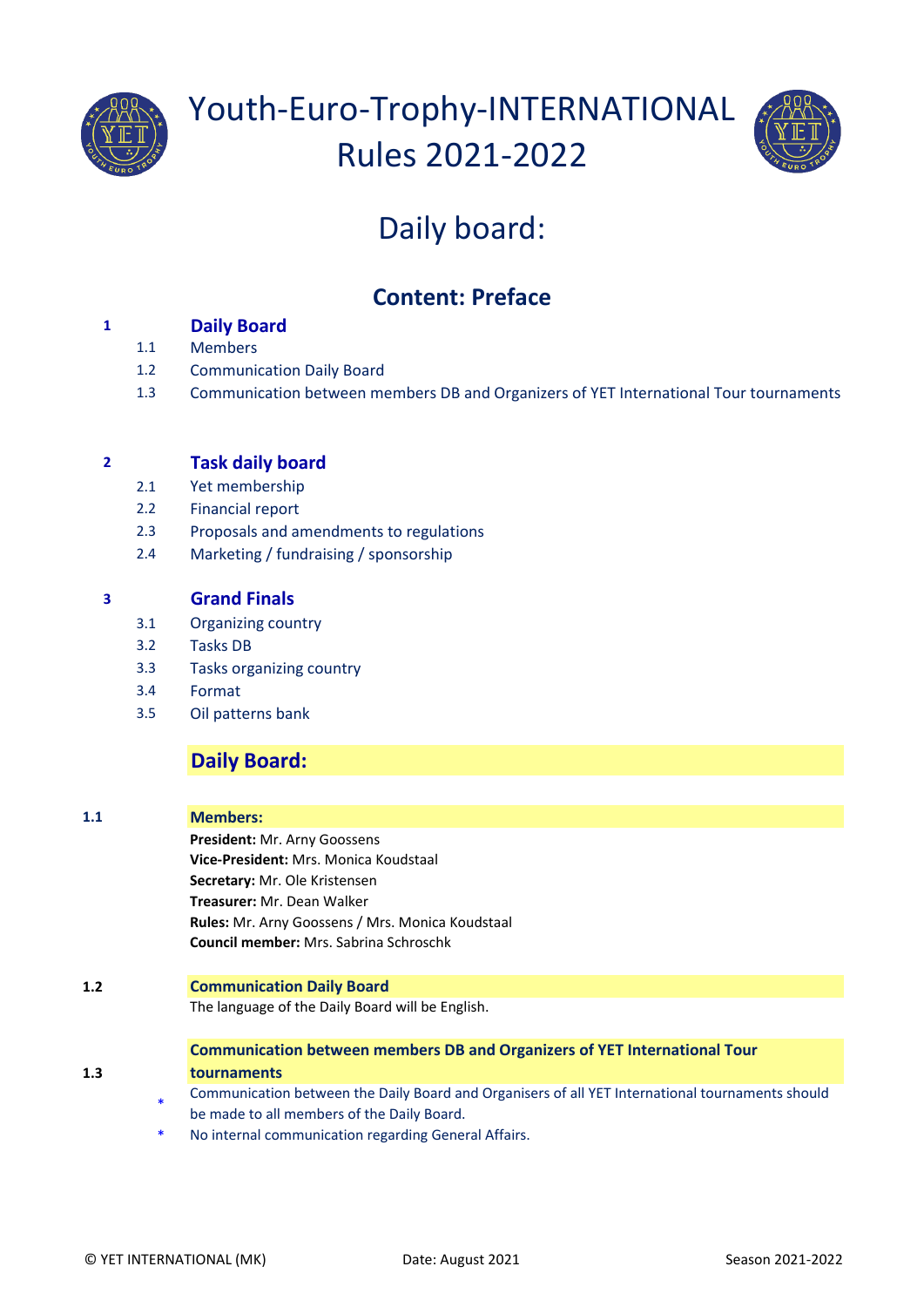## **Task Daily Board:**

#### **2.1 YET membership:**

Every participating country on the YET International tour is obliged to pay an annual membership fee. This membership fee must be paid to treasurer YET International at least 8 weeks before the start of the tournament. The membership fee of which the level is known to the participating countries will only be adjusted by mutual consent

\* Every country participating in the YET International tour is obliged to pay an annual membership fee. This contribution has to be paid into the bank account of YET INTERNATIONAL ......................................... no later than 8 weeks before the start of the tournament. in the name of treasurer Mr, Dean Walker, mentioning tournament .................... The membership fee, the amount of which is known to the participating countries, will only be adjusted by mutual agreement.

#### **2.2 Financial report**

\* Every year after the Grande finale, the members of the tour receive an annual report with a financial overview.

#### **2.3 Proposals and adjustments regulation:**

\* Annually after the YET INTERNATIONAL GRAND FINALS, the members pass on their proposals for adjustment or addition to the regulations committee

#### **2.4 Marketing / fundraising / sponsorship**

\* the day-to-day management will, together with the treasurer, look for a volunteer who will be involved in marketing / fundraising / sponsorship

#### **Grand Finals:**

#### **3.1 Organizing country**

On the day of the Grand Final, the country organizing the next grand final will be announced

#### **3.2 Tasks DB**

- DB has a supporting and controlling task
- Invites finalists and ensures that all necessary information is available.
- Makes the players certificates for participation
- Makes the players certificates for the Wall of Fame
- Takes care of the order and delivery of trophies (top four)
- Asks the organizers to send re-entries top 4, print and laminate them.

Proposal for organizers YET INTERNATIONAL tour (prizes finalists Grand finals.

\* Each tournament organizer makes 3 or 4 re-entries available as an extra prize at the Grand Finals, purely to encourage people to receive something more than just a glass plate. The finalists can then choose for themselves or receive an envelope with a surprise. 8x4 = 32, My proposal glass plates top

3 number 4 and a medal, then all a free re entry, or glass plates top 4 and all a free re-entry to choose.